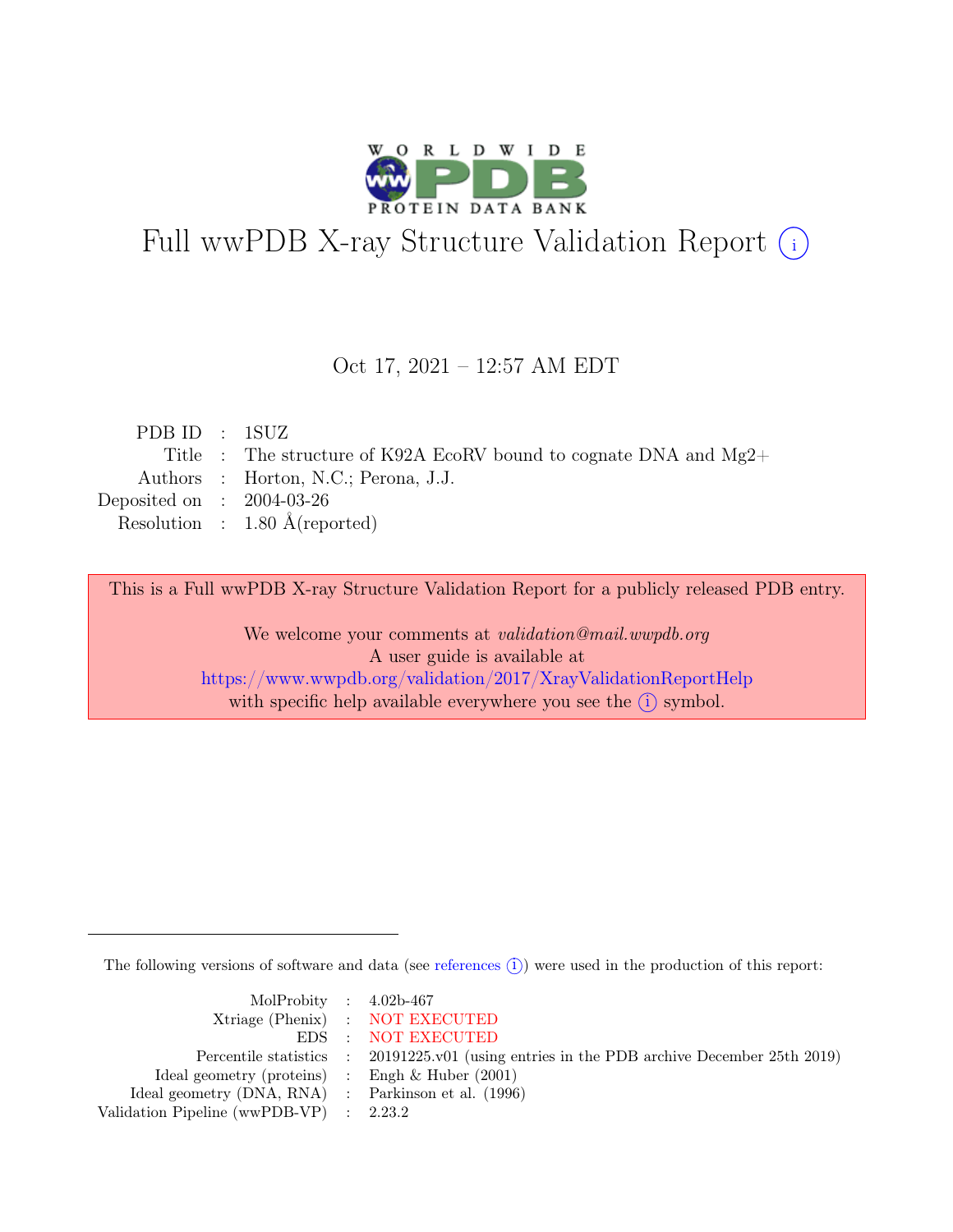# 1 Overall quality at a glance  $(i)$

The following experimental techniques were used to determine the structure: X-RAY DIFFRACTION

The reported resolution of this entry is 1.80 Å.

Percentile scores (ranging between 0-100) for global validation metrics of the entry are shown in the following graphic. The table shows the number of entries on which the scores are based.



| Metric                | Whole archive | Similar resolution                                           |
|-----------------------|---------------|--------------------------------------------------------------|
|                       | $(\#Entries)$ | $(\#\text{Entries}, \, \text{resolution range}(\textup{A}))$ |
| Clashscore            | 141614        | $6793(1.80-1.80)$                                            |
| Ramachandran outliers | 138981        | 6697 (1.80-1.80)                                             |
| Sidechain outliers    | 138945        | 6696 (1.80-1.80)                                             |

The table below summarises the geometric issues observed across the polymeric chains and their fit to the electron density. The red, orange, yellow and green segments of the lower bar indicate the fraction of residues that contain outliers for  $\geq$ =3, 2, 1 and 0 types of geometric quality criteria respectively. A grey segment represents the fraction of residues that are not modelled. The numeric value for each fraction is indicated below the corresponding segment, with a dot representing fractions  $\epsilon = 5\%$ 

Note EDS was not executed.

| Mol      |   | $\overline{\text{Chain}}$ Length |     | Quality of chain |                              |
|----------|---|----------------------------------|-----|------------------|------------------------------|
|          |   | 11                               | 27% | 64%              | 9%                           |
|          | D | 11                               | 27% | 55%              | 9%<br>9%                     |
| $\Omega$ | А | 244                              |     | 77%              | 21%                          |
| $\Omega$ | R | 244                              |     | 83%              | 14%<br>$\bullet\quad\bullet$ |

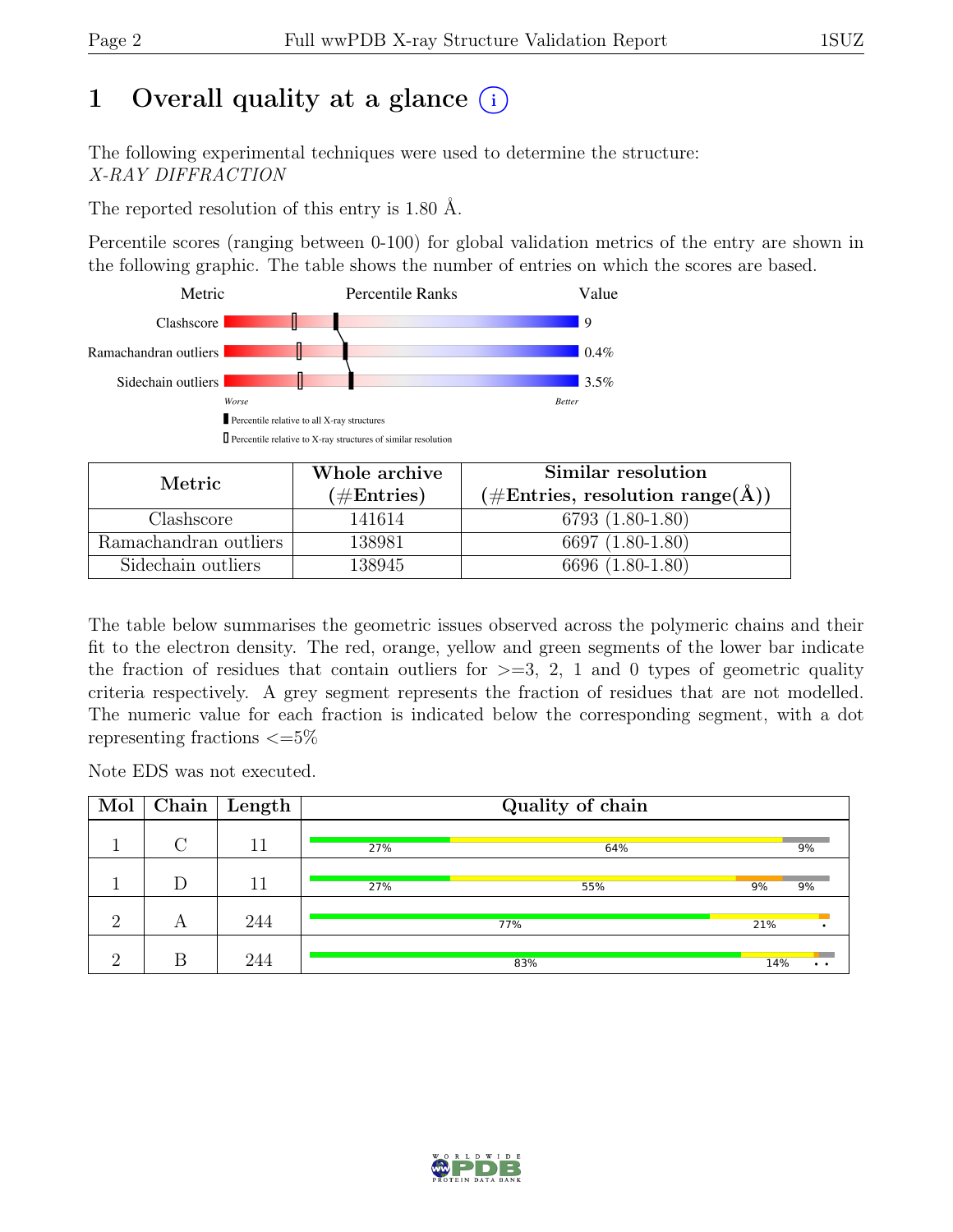# 2 Entry composition (i)

There are 5 unique types of molecules in this entry. The entry contains 4565 atoms, of which 0 are hydrogens and 0 are deuteriums.

In the tables below, the ZeroOcc column contains the number of atoms modelled with zero occupancy, the AltConf column contains the number of residues with at least one atom in alternate conformation and the Trace column contains the number of residues modelled with at most 2 atoms.

• Molecule 1 is a DNA chain called 5'-D(\*C\*AP\*AP\*GP\*AP\*TP\*AP\*TP\*CP\*TP\*T)-3'.

| Mol | Chain Residues |               | Atoms |            |  | $ZeroOcc \mid AltConf \mid Trace$ |  |
|-----|----------------|---------------|-------|------------|--|-----------------------------------|--|
|     |                | Total C N O P |       |            |  |                                   |  |
|     |                | 202           |       | 99 36 58 9 |  |                                   |  |
|     |                | Total C N O P |       |            |  |                                   |  |
|     | 10             | 201           |       | 98 37 57 9 |  |                                   |  |

• Molecule 2 is a protein called Type II restriction enzyme EcoRV.

|  | Mol   Chain   Residues |             |               | <b>Atoms</b> |  | $ZeroOcc \mid AltConf \mid Trace$ |  |
|--|------------------------|-------------|---------------|--------------|--|-----------------------------------|--|
|  | 243                    |             | Total C N O S |              |  |                                   |  |
|  |                        | 1942        | 1252 320 369  |              |  |                                   |  |
|  | 237                    | Total C N O |               |              |  |                                   |  |
|  |                        | 1913        | 1234 313 365  |              |  |                                   |  |

There are 2 discrepancies between the modelled and reference sequences:

| Chain |    | Residue   Modelled   Actual |     | Comment                          | Reference |
|-------|----|-----------------------------|-----|----------------------------------|-----------|
|       |    |                             | LYS | engineered mutation   UNP P04390 |           |
|       | 92 |                             | LYS | engineered mutation   UNP P04390 |           |

• Molecule 3 is MAGNESIUM ION (three-letter code: MG) (formula: Mg).

|  | Mol   Chain   Residues | Atoms    | $ZeroOcc \   \$ AltConf |
|--|------------------------|----------|-------------------------|
|  |                        | Total Mg |                         |
|  |                        | Total Mg |                         |

• Molecule 4 is SODIUM ION (three-letter code: NA) (formula: Na).

|  | Mol   Chain   Residues | $\rm{Atoms}$ |                |  | ZeroOcc   AltConf |
|--|------------------------|--------------|----------------|--|-------------------|
|  |                        | Total        | N <sub>a</sub> |  |                   |

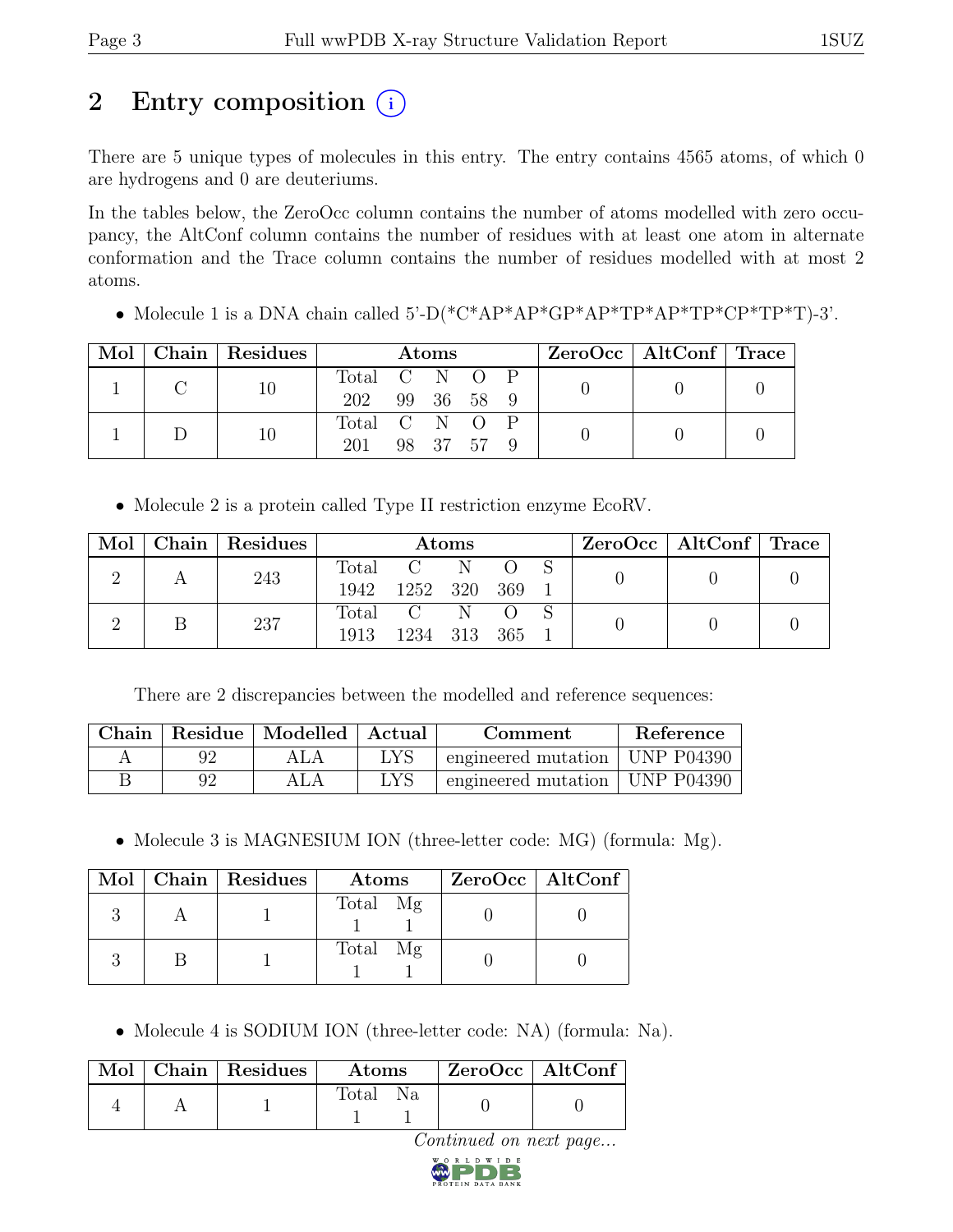Continued from previous page...

|  | Mol   Chain   Residues | $\boldsymbol{\mathrm{Atoms}}$ | $\mid$ ZeroOcc $\mid$ AltConf |  |
|--|------------------------|-------------------------------|-------------------------------|--|
|  |                        | Total Na                      |                               |  |

 $\bullet\,$  Molecule 5 is water.

| Mol            |   | Chain   Residues | Atoms                                   | ZeroOcc   AltConf |
|----------------|---|------------------|-----------------------------------------|-------------------|
| 5              |   | 23               | Total<br>$\circ$<br>23<br>23            |                   |
| $\overline{5}$ | D | <b>20</b>        | Total<br>$\left( \right)$<br>20<br>20   |                   |
| $\overline{5}$ | A | 147              | Total<br>$\left( \right)$<br>147<br>147 |                   |
| 5              | R | 113              | Total<br>$\left( \right)$<br>113<br>113 |                   |

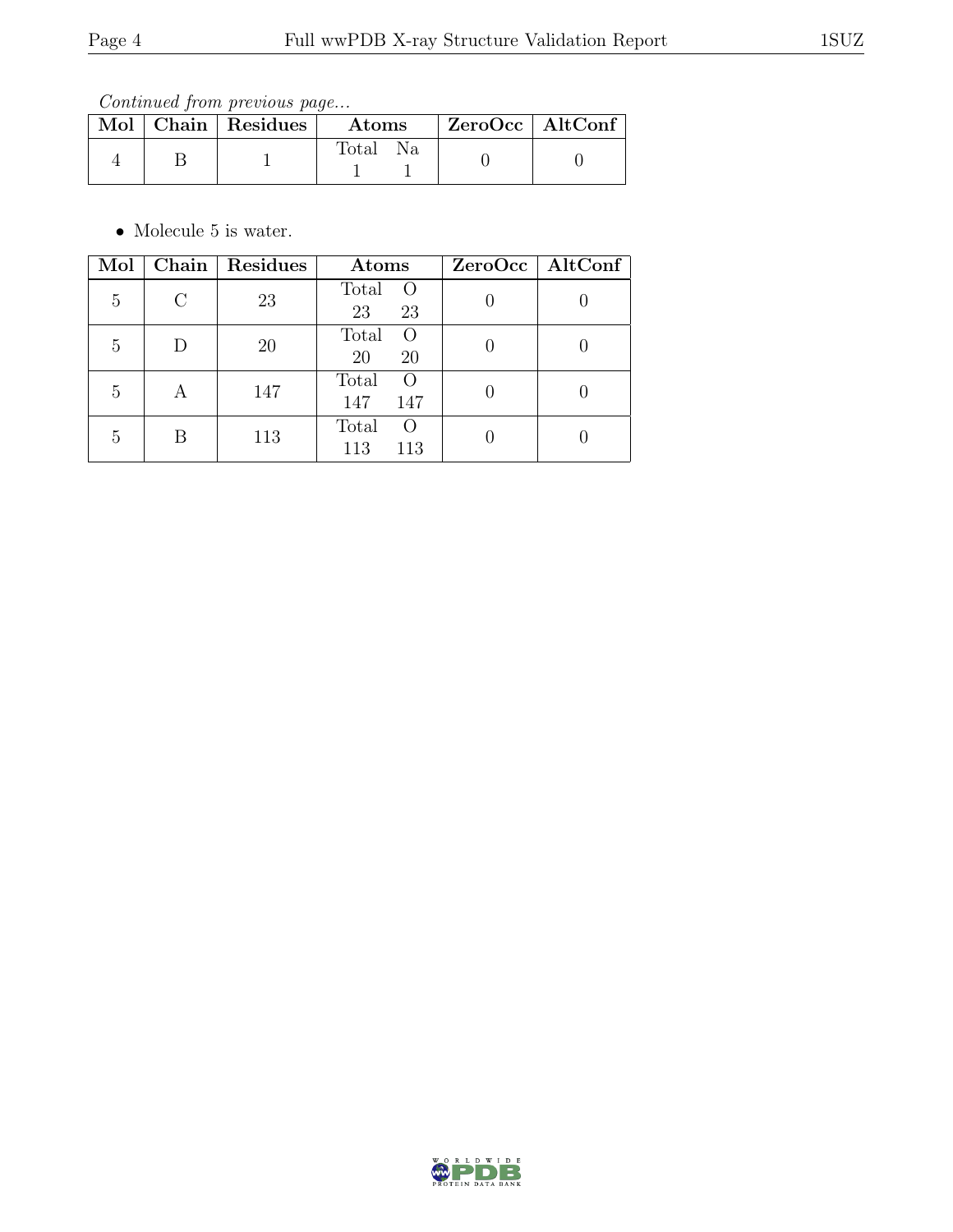# 3 Residue-property plots  $(i)$

These plots are drawn for all protein, RNA, DNA and oligosaccharide chains in the entry. The first graphic for a chain summarises the proportions of the various outlier classes displayed in the second graphic. The second graphic shows the sequence view annotated by issues in geometry. Residues are color-coded according to the number of geometric quality criteria for which they contain at least one outlier: green  $= 0$ , yellow  $= 1$ , orange  $= 2$  and red  $= 3$  or more. Stretches of 2 or more consecutive residues without any outlier are shown as a green connector. Residues present in the sample, but not in the model, are shown in grey.

Note EDS was not executed.

• Molecule 1: 5'-D(\* $C^*AP^*AP^*GP^*AP^*TP^*AP^*TP^*CP^*TP^*TP^*T$ )-3'

| Chain C:                                        | 27% | 64%                                                    | 9%       |
|-------------------------------------------------|-----|--------------------------------------------------------|----------|
| <mark>ម្ម មាន មិន</mark>                        |     |                                                        |          |
|                                                 |     | • Molecule 1: 5'-D(*C*AP*AP*GP*AP*TP*AP*TP*CP*TP*T)-3' |          |
| Chain D:                                        | 27% | 55%                                                    | 9%<br>9% |
| $\frac{10}{10}$ $\frac{10}{10}$ $\frac{10}{10}$ |     |                                                        |          |
|                                                 |     | • Molecule 2: Type II restriction enzyme EcoRV         |          |
| Chain A:                                        |     | 77%                                                    | 21%      |



#### I129 I134 V137 Y138 T139 T143 ARG K145 S146 S147 L148 K149 T150 I153 N154 E155 P162 L170 L180 N188 E220 R226 N238 R242 K245

• Molecule 2: Type II restriction enzyme EcoRV



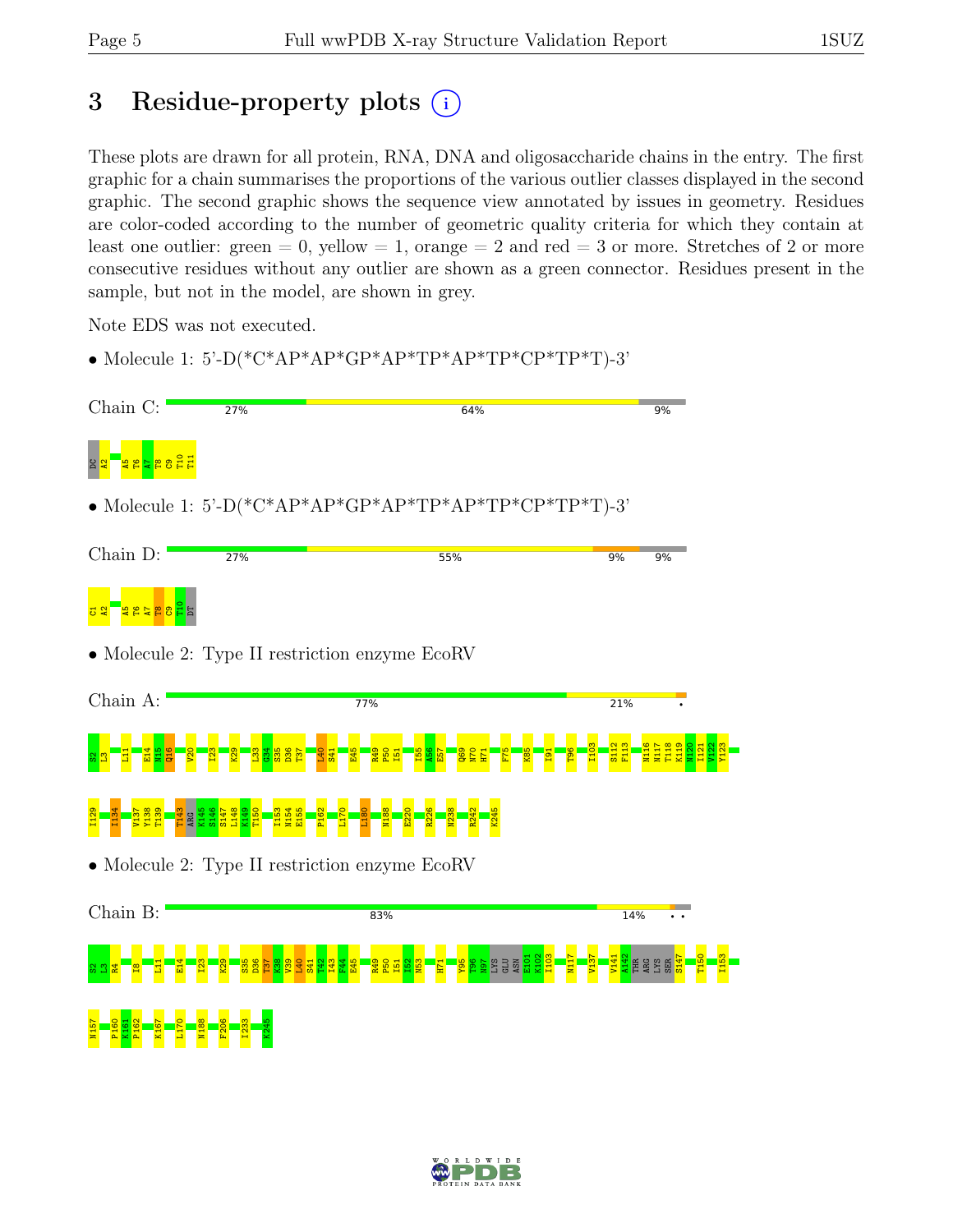# 4 Data and refinement statistics  $(i)$

Xtriage (Phenix) and EDS were not executed - this section is therefore incomplete.

| Property                               | Value                                                   | <b>Source</b> |  |
|----------------------------------------|---------------------------------------------------------|---------------|--|
| Space group                            | P <sub>1</sub>                                          | Depositor     |  |
| Cell constants                         | 47.41Å<br>48.79Å<br>$63.40\text{\AA}$                   | Depositor     |  |
| a, b, c, $\alpha$ , $\beta$ , $\gamma$ | $97.10^{\circ}$<br>$108.80^{\circ}$<br>$107.30^{\circ}$ |               |  |
| Resolution (A                          | -1.80<br>20.00                                          | Depositor     |  |
| % Data completeness                    | 94.8 (20.00-1.80)                                       | Depositor     |  |
| (in resolution range)                  |                                                         |               |  |
| $\mathrm{R}_{merge}$                   | 0.04                                                    | Depositor     |  |
| $\mathrm{R}_{sym}$                     | 0.04                                                    | Depositor     |  |
| Refinement program                     | <b>CNS</b>                                              | Depositor     |  |
| $R, R_{free}$                          | 0.197<br>0.244                                          | Depositor     |  |
| Estimated twinning fraction            | No twinning to report.                                  | Xtriage       |  |
| Total number of atoms                  | 4565                                                    | wwPDB-VP      |  |
| Average B, all atoms $(A^2)$           | 23.0                                                    | wwPDB-VP      |  |

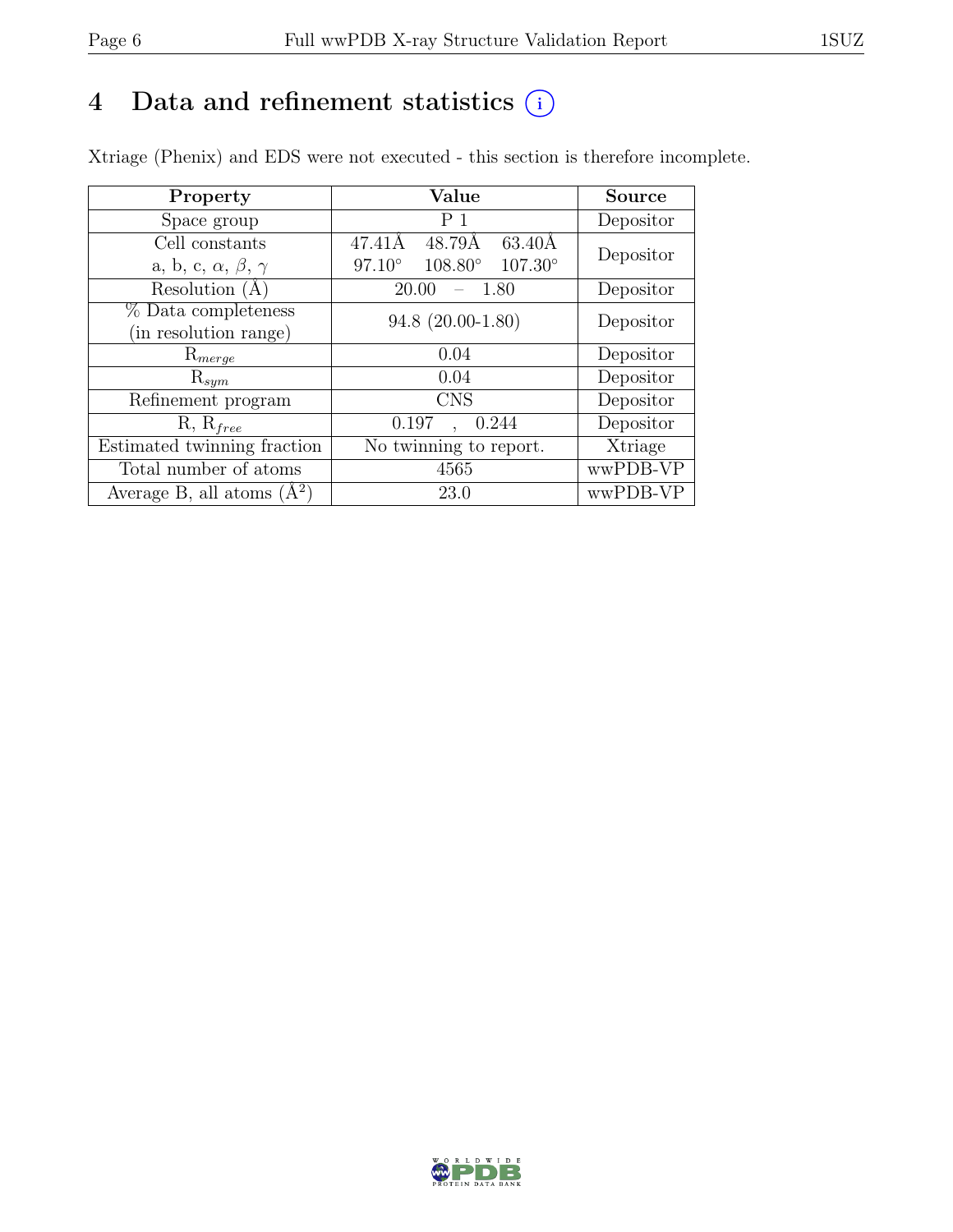# 5 Model quality  $(i)$

# 5.1 Standard geometry  $(i)$

Bond lengths and bond angles in the following residue types are not validated in this section: MG, NA

The Z score for a bond length (or angle) is the number of standard deviations the observed value is removed from the expected value. A bond length (or angle) with  $|Z| > 5$  is considered an outlier worth inspection. RMSZ is the root-mean-square of all Z scores of the bond lengths (or angles).

| Mol                         | Chain | Bond lengths |             | Bond angles |                    |
|-----------------------------|-------|--------------|-------------|-------------|--------------------|
|                             |       | <b>RMSZ</b>  | # $ Z  > 5$ | RMSZ        | # $ Z >5$          |
|                             | C     | 0.92         | 0/226       | 1.10        | 0/347              |
|                             | D     | 1.01         | 0/225       | 1.13        | $2/345(0.6\%)$     |
| $\overline{2}$              |       | 0.95         | 0/1992      | 0.89        | $1/2709$ $(0.0\%)$ |
| $\mathcal{D}_{\mathcal{L}}$ | В     | 0.93         | 0/1962      | 0.87        | 0/2666             |
| All                         | All   | 0.94         | 4405        | 0.91        | $3/6067$ $(0.0\%)$ |

Chiral center outliers are detected by calculating the chiral volume of a chiral center and verifying if the center is modelled as a planar moiety or with the opposite hand.A planarity outlier is detected by checking planarity of atoms in a peptide group, atoms in a mainchain group or atoms of a sidechain that are expected to be planar.

|  | Mol   Chain   $\#\text{Chirality outliers}$   $\#\text{Planarity outliers}$ |
|--|-----------------------------------------------------------------------------|
|  |                                                                             |
|  |                                                                             |
|  |                                                                             |

There are no bond length outliers.

All (3) bond angle outliers are listed below:

| Mol | Chain | Res | Type | Atoms        |         | Observed $(°)$ | Ideal(°) |
|-----|-------|-----|------|--------------|---------|----------------|----------|
|     |       |     |      | $O5'$ -P-OP2 | $-5.49$ | 100.76         | 105.70   |
|     |       |     |      | OP2-P-O3'    | 5.34    | 116.95         | 105.20   |
|     |       | 134 | ILE  | $N$ -CA-C    | $-5.13$ | 97.15          | 111 00   |

There are no chirality outliers.

All (2) planarity outliers are listed below:

| TYR Sidechain | $\boxed{\text{Mol} \mid \text{Chain} \mid \text{Res} \mid \text{Type} \mid }$ |  | Group |
|---------------|-------------------------------------------------------------------------------|--|-------|
|               |                                                                               |  |       |

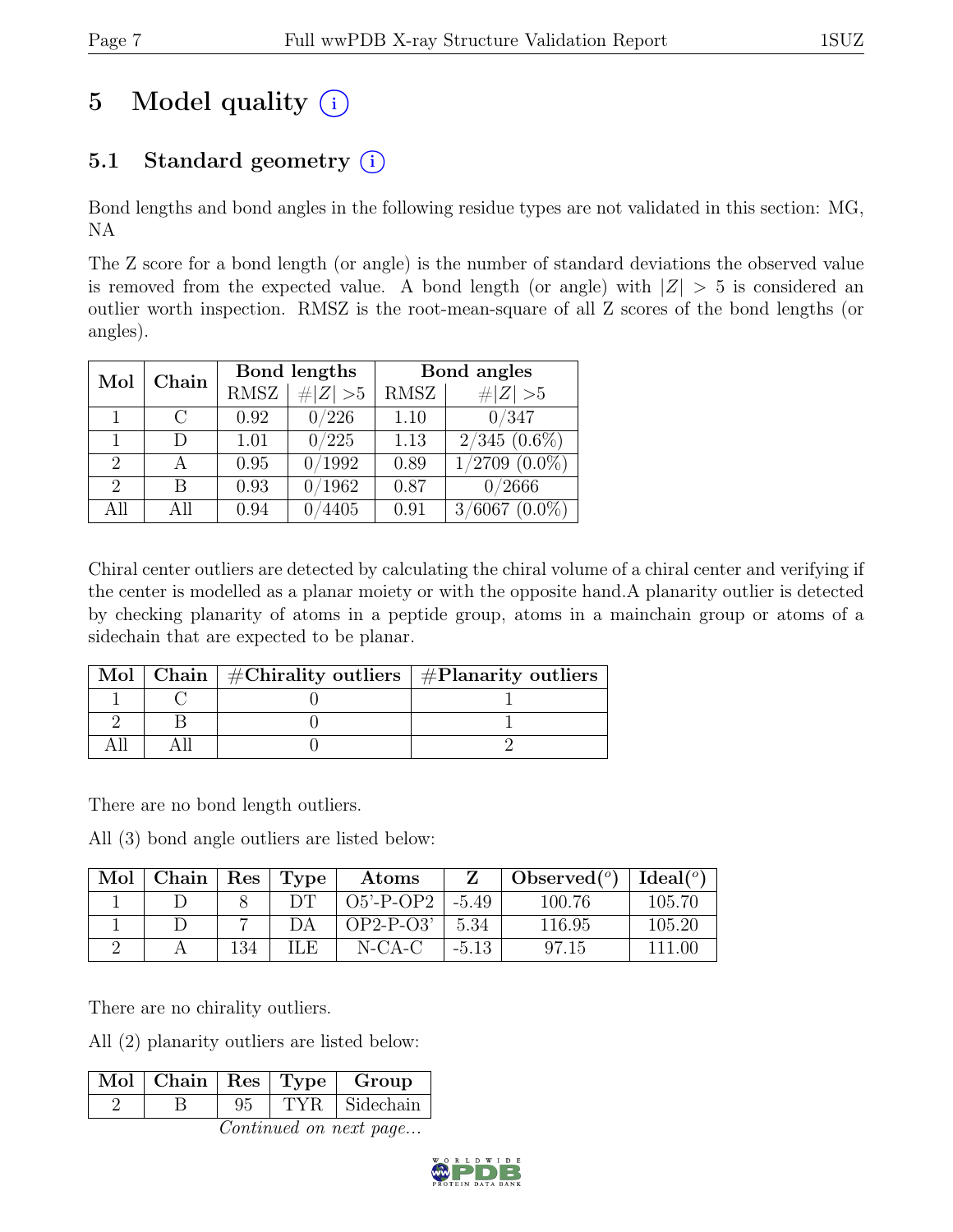Continued from previous page...

|  |    | Mol   Chain   Res   Type   Group |
|--|----|----------------------------------|
|  | DА | Sidechain                        |

# 5.2 Too-close contacts (i)

In the following table, the Non-H and H(model) columns list the number of non-hydrogen atoms and hydrogen atoms in the chain respectively. The H(added) column lists the number of hydrogen atoms added and optimized by MolProbity. The Clashes column lists the number of clashes within the asymmetric unit, whereas Symm-Clashes lists symmetry-related clashes.

| Mol            | Chain  |      | Non-H $\mid$ H(model) | H(added) | Clashes                     | Symm-Clashes     |
|----------------|--------|------|-----------------------|----------|-----------------------------|------------------|
|                | $\cap$ | 202  |                       | 116      | 8                           |                  |
|                | D      | 201  |                       | 115      | 10                          |                  |
| $\overline{2}$ | A      | 1942 |                       | 1826     | 49                          |                  |
| $\overline{2}$ | B      | 1913 |                       | 1802     | 25                          | $\left( \right)$ |
| 3              | А      |      |                       |          | $\Box$                      |                  |
| 3              | B      |      |                       |          | $\Box$                      |                  |
| 4              | А      |      |                       |          |                             |                  |
| 4              | B      |      |                       |          |                             |                  |
| 5              | А      | 147  |                       |          | $\left( \right)$            |                  |
| 5              | B      | 113  |                       |          |                             |                  |
| $\overline{5}$ | $\cap$ | 23   |                       |          | $\mathcal{D}_{\mathcal{A}}$ |                  |
| 5              | D      | 20   |                       |          | $\left( \right)$            |                  |
| All            | All    | 4565 |                       | 3859     | 73                          |                  |

The all-atom clashscore is defined as the number of clashes found per 1000 atoms (including hydrogen atoms). The all-atom clashscore for this structure is 9.

All (73) close contacts within the same asymmetric unit are listed below, sorted by their clash magnitude.

| Atom-1           | Atom-2           | Interatomic<br>distance $(A)$ | Clash<br>overlap $(A)$ |
|------------------|------------------|-------------------------------|------------------------|
|                  |                  |                               |                        |
| 2:A:69:GLN:HE22  | 2: B:36: ASP:HB2 | 1.40                          | 0.86                   |
| 1:C:8:DT:H4'     | 2:A:37:THR:HG21  | 1.62                          | 0.82                   |
| 1: D: 1: DC: H3' | 2:A:180:LEU:HD11 | 1.63                          | 0.79                   |
| 2:B:8:ILE:HG12   | 2:B:170:LEU:HB3  | 1.66                          | 0.78                   |
| 2:A:113:PHE:HA   | 2:A:116:ASN:O    | 1.87                          | 0.74                   |
| 5:C:40:HOH:O     | 2:A:37:THR:HG23  | 1.89                          | 0.73                   |
| 1:D:2:DA:P       | 2:A:180:LEU:HD21 | 2.33                          | 0.68                   |
| 2:A:29:LYS:HE2   | 2:A:150:THR:HG21 | 1.78                          | 0.65                   |
| 1:C:8:DT:H4'     | 2:A:37:THR:CG2   | 2.26                          | 0.65                   |
| 2:A:85:LYS:HA    | 2:A:129:ILE:HG23 | 1.81                          | 0.62                   |

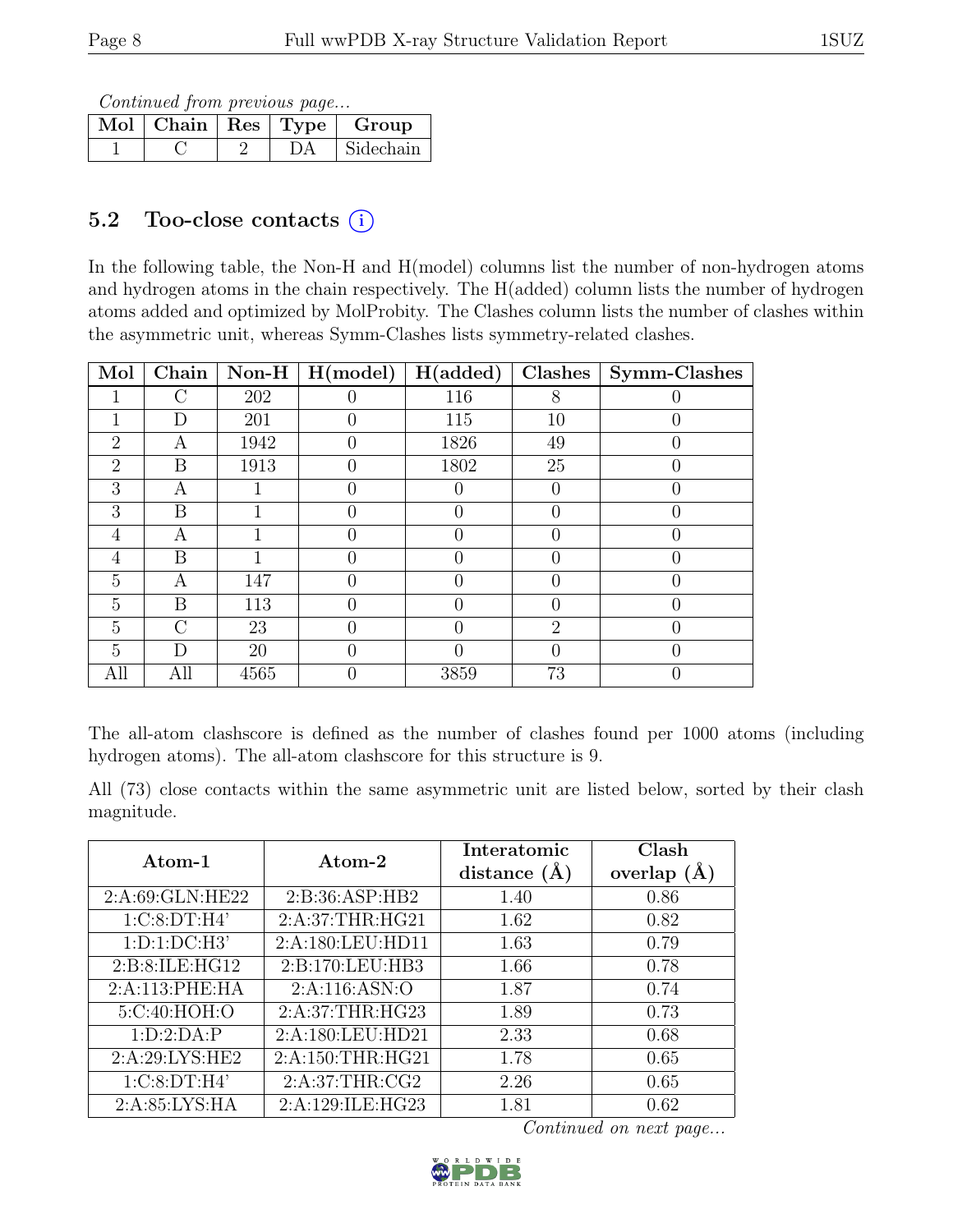| Continuea from previous page |                     | Interatomic       | Clash           |  |
|------------------------------|---------------------|-------------------|-----------------|--|
| Atom-1                       | Atom-2              | distance $(A)$    | overlap $(\AA)$ |  |
| 2:A:103:ILE:HD12             | 2:A:137:VAL:HG21    | 1.83              | 0.60            |  |
| 2:A:143:THR:HG23             | 2:A:147:SER:OG      | 2.02              | 0.59            |  |
| 2:A:116:ASN:O                | 2:A:118:THR:N       | 2.35              | 0.59            |  |
| 2:A:103:ILE:CD1              | 2:A:137:VAL:HG21    | 2.35              | 0.57            |  |
| 1:D:9:DC:H4'                 | 2:A:69:GLN:HG3      | 1.86              | 0.57            |  |
| 2:A:49:ARG:HG2               | 2:A:75:PHE:HZ       | 1.70              | 0.56            |  |
| 2:A:148:LEU:HD13             | 2:B:53:ASN:OD1      | 2.05              | 0.55            |  |
| 2:B:147:SER:HB2              | 2:B:160:PRO:HG3     | 1.88              | 0.54            |  |
| 2:A:41:SER:O                 | 2:A:45:GLU:HG3      | 2.08              | 0.53            |  |
| 2:A:153:ILE:HD13             | 2:B:153:ILE:HG23    | 1.89              | 0.53            |  |
| 2: B: 14: GLU: HG2           | 2:B:51:ILE:HD11     | 1.91              | 0.52            |  |
| 2:B:8:ILE:HG12               | 2: B: 170: LEU: CB  | 2.37              | 0.52            |  |
| 2:A:35:SER:HB3               | 2:A:162:PRO:HB2     | 1.92              | 0.51            |  |
| 2:A:40:LEU:HD23              | 2:A:138:TYR:CE2     | 2.46              | 0.51            |  |
| 2:A:45:GLU:O                 | 2:A:49:ARG:HG3      | 2.11              | 0.50            |  |
| 2:A:49:ARG:HG2               | 2:A:75:PHE:CZ       | 2.47              | 0.50            |  |
| 2:A:96:THR:HG22              | 2:A:139:THR:HA      | 1.94              | 0.49            |  |
| 2:B:29:LYS:HE2               | 2:B:150:THR:HG21    | 1.95              | 0.49            |  |
| 2: B: 36: ASP: O             | 2:B:40:LEU:HD23     | 2.12              | 0.49            |  |
| 2:A:14:GLU:HG2               | 2:A:51:ILE:HD11     | 1.95              | 0.48            |  |
| 1:C:11:DT:H3                 | 1:D:2:DA:H61        | 1.59              | 0.48            |  |
| $1: D: 1: DC: H2$ "          | 1: D: 2: DA: C8     | 2.49              | 0.48            |  |
| 1:C:6:DT:O4'                 | 2:A:70:ASN:HA       | 2.14              | 0.47            |  |
| 2:A:49:ARG:HB2               | 2:A:50:PRO:HD3      | $\overline{1}.95$ | 0.47            |  |
| 1:C:9:DC:H2'                 | 1:C:10:DT:H72       | 1.96              | 0.47            |  |
| 2:A:148:LEU:HD13             | 2:B:53:ASN:CG       | 2.35              | 0.47            |  |
| 2:B:39:VAL:O                 | 2:B:43:ILE:HD13     | 2.16              | 0.46            |  |
| 2:B:141:VAL:HG23             | 2:B:141:VAL:O       | 2.15              | 0.46            |  |
| 1:CI1:DT:HB                  | 1:D:2:DA:N6         | 2.13              | 0.46            |  |
| 1: D:8: DT:H4'               | 2:B:37:THR:OG1      | 2.15              | 0.46            |  |
| $2:A:154:\overline{ASN:OD1}$ | 2:A:155:GLU:HG3     | 2.15              | 0.46            |  |
| 2: B:41: SER:O               | 2:B:45:GLU:HG3      | 2.16              | 0.46            |  |
| 1:C:5:DA:OP1                 | 2:A:119:LYS:HD3     | 2.16              | 0.46            |  |
| 2:B:35:SER:HA                | 2: B: 162: PRO: HB2 | 1.98              | 0.46            |  |
| 2:A:35:SER:CB                | 2:A:162:PRO:HB2     | 2.46              | 0.45            |  |
| 2:A:91:ILE:HD13              | 2:A:134:ILE:HB      | 1.97              | 0.45            |  |
| 1:D:2:DA:OP2                 | 2:A:180:LEU:HD11    | 2.16              | 0.45            |  |
| 2:B:137:VAL:HG22             | 2:B:167:LYS:HB2     | 1.98              | 0.45            |  |
| 2:A:85:LYS:HA                | 2:A:129:ILE:CG2     | 2.46              | 0.45            |  |
| 2:A:69:GLN:NE2               | 2:B:36:ASP:HB2      | 2.18              | 0.45            |  |
| 2:B:11:LEU:HD23              | 2:B:51:ILE:HD13     | 1.99              | 0.45            |  |

Continued from previous page.

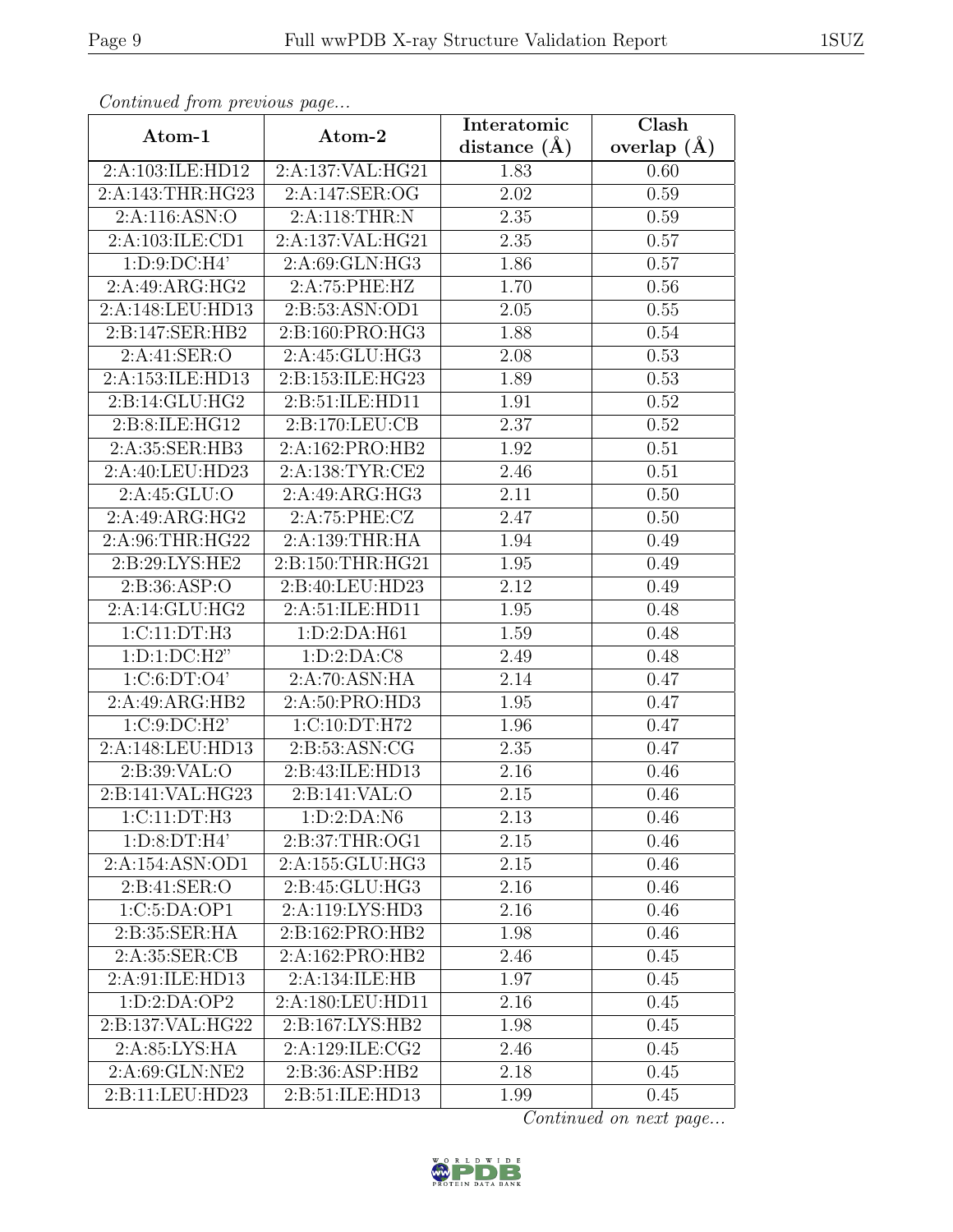|                  |                  | Interatomic       | Clash           |  |
|------------------|------------------|-------------------|-----------------|--|
| Atom-1           | Atom-2           | distance $(A)$    | overlap $(\AA)$ |  |
| 5:C:172:HOH:O    | 2:A:119:LYS:HD3  | 2.16              | 0.44            |  |
| 2:A:112:SER:CB   | 2:A:119:LYS:HD2  | 2.46              | 0.44            |  |
| 2:A:153:ILE:HD13 | 2:B:153:ILE:CG2  | 2.46              | 0.44            |  |
| 2:B:103:ILE:CD1  | 2:B:137:VAL:HG11 | 2.48              | 0.44            |  |
| 2:B:170:LEU:C    | 2:B:170:LEU:HD23 | 2.37              | 0.44            |  |
| 1: D:5:DA:H2'    | 1: D:6: DT: C6   | 2.53              | 0.43            |  |
| 2:A:3:LEU:HD12   | 2:A:55:ILE:HG22  | 2.00              | 0.43            |  |
| 2:B:49:ARG:HB2   | 2:B:50:PRO:HD3   | 2.01              | 0.43            |  |
| 2:A:121:ILE:HG12 | 2:A:123:TYR:O    | 2.18              | 0.43            |  |
| 1:D:2:DA:OP1     | 2:A:180:LEU:HD21 | 2.19              | 0.43            |  |
| 2:A:170:LEU:C    | 2:A:170:LEU:HD13 | 2.39              | 0.43            |  |
| 2:A:23:ILE:HG22  | 2:B:23:ILE:HG22  | 2.01              | 0.42            |  |
| 2:A:85:LYS:HG2   | 2:A:129:ILE:HG21 | 2.02              | 0.42            |  |
| 2:A:16:GLN:HE21  | 2:A:16:GLN:HB2   | 1.68              | 0.42            |  |
| 2:A:20:VAL:HG12  | 2:A:33:LEU:HD11  | 2.02              | 0.41            |  |
| 2:A:220:GLU:HB2  | 2:A:226:ARG:HG2  | 2.03              | 0.41            |  |
| 2: B: 4: ARG: O  | 2:B:8:ILE:HG13   | 2.20              | 0.41            |  |
| 2:A:11:LEU:HD23  | 2:A:51:ILE:HD13  | 2.02              | 0.41            |  |
| 1:C:5:DA:H2'     | 1:C:6:DT:C6      | $\overline{2.55}$ | 0.40            |  |
| 2:B:206:PHE:CE1  | 2:B:233:ILE:HD13 | 2.56              | 0.40            |  |
| 2:A:112:SER:HA   | 2:A:119:LYS:HD2  | 2.03              | 0.40            |  |
| 2:A:238:ASN:ND2  | 2:A:242:ARG:HH12 | 2.20              | 0.40            |  |

Continued from previous page...

There are no symmetry-related clashes.

# 5.3 Torsion angles (i)

#### 5.3.1 Protein backbone ①

In the following table, the Percentiles column shows the percent Ramachandran outliers of the chain as a percentile score with respect to all X-ray entries followed by that with respect to entries of similar resolution.

The Analysed column shows the number of residues for which the backbone conformation was analysed, and the total number of residues.

|     | Mol   Chain | Analysed                      | Favoured |           | Allowed   Outliers | Percentiles |               |
|-----|-------------|-------------------------------|----------|-----------|--------------------|-------------|---------------|
|     |             | $239/244$ (98%)   231 (97%)   |          | $7(3\%)$  | $1(0\%)$           | 34          | <sup>21</sup> |
|     |             | $231/244$ (95\%)   222 (96\%) |          | $8(4\%)$  | $1(0\%)$           | 34          | 21            |
| All | All         | $470/488$ (96\%)   453 (96\%) |          | $15(3\%)$ | $2(0\%)$           | 34          | <sup>21</sup> |

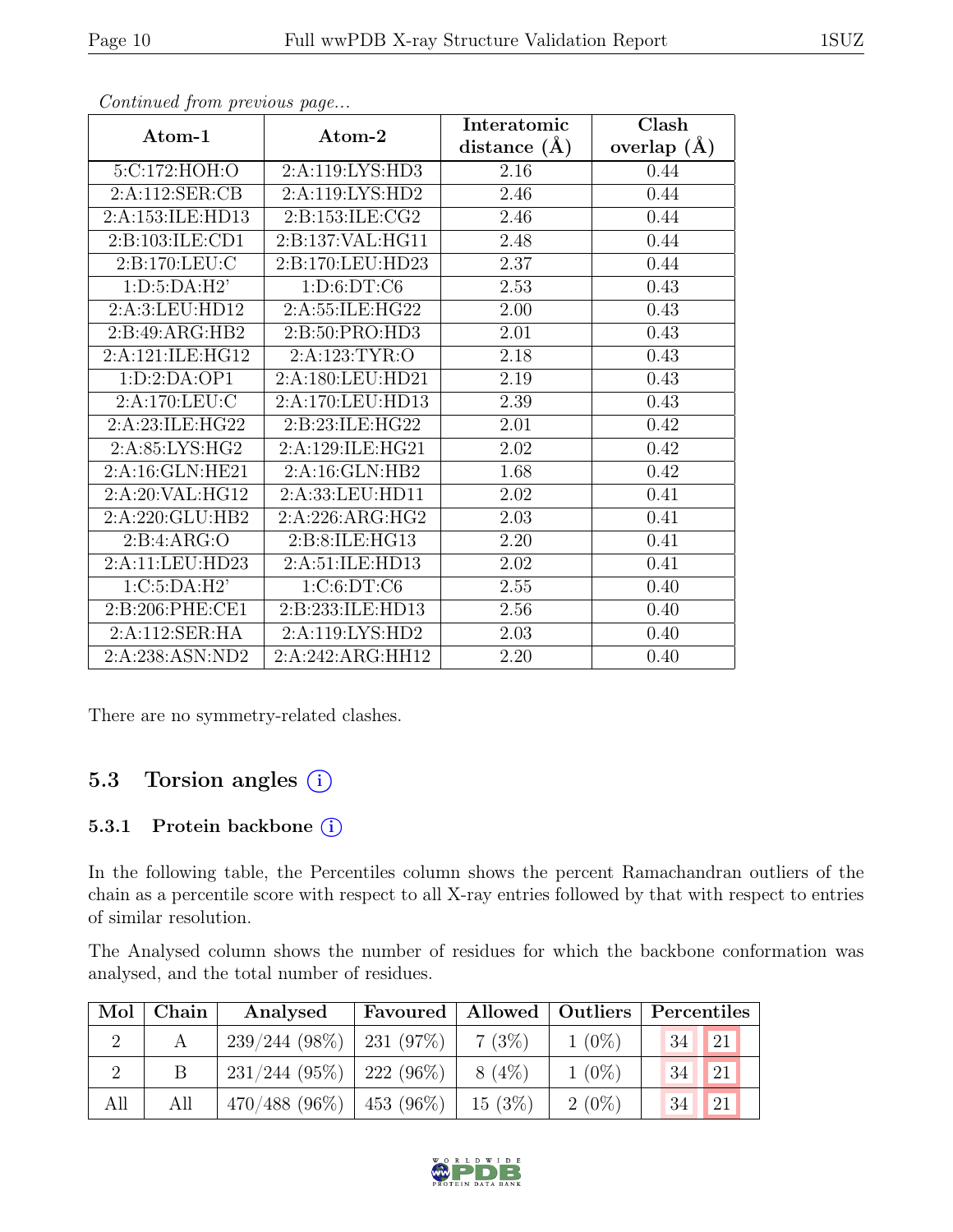All (2) Ramachandran outliers are listed below:

| Mol | Chain | Res | Type |
|-----|-------|-----|------|
|     |       |     |      |
|     |       |     |      |

#### 5.3.2 Protein sidechains  $(i)$

In the following table, the Percentiles column shows the percent sidechain outliers of the chain as a percentile score with respect to all X-ray entries followed by that with respect to entries of similar resolution.

The Analysed column shows the number of residues for which the sidechain conformation was analysed, and the total number of residues.

| Mol | Chain | Analysed        | Rotameric    | Outliers | Percentiles |
|-----|-------|-----------------|--------------|----------|-------------|
|     |       | $200/219(91\%)$ | 191 (96%)    | $9(4\%)$ | 13<br>27    |
|     |       | $199/219(91\%)$ | 194 (98%)    | $5(2\%)$ | 34<br>47    |
| All | All   | $399/438(91\%)$ | 385 $(96\%)$ | 14 (4\%) | 21<br>36    |

All (14) residues with a non-rotameric sidechain are listed below:

| Mol            | Chain                   | Res | <b>Type</b> |
|----------------|-------------------------|-----|-------------|
| $\overline{2}$ | A                       | 16  | <b>GLN</b>  |
| $\overline{2}$ | A                       | 36  | ASP         |
| $\overline{2}$ | $\mathbf{A}$            | 40  | <b>LEU</b>  |
| $\overline{2}$ | $\mathbf{A}$            | 57  | GLU         |
| $\overline{2}$ | $\overline{A}$          | 71  | <b>HIS</b>  |
| $\overline{2}$ | $\mathbf{A}$            | 143 | <b>THR</b>  |
| $\overline{2}$ | $\mathbf{A}$            | 180 | <b>LEU</b>  |
| $\overline{2}$ | $\overline{A}$          | 188 | <b>ASN</b>  |
| $\overline{2}$ | $\mathbf{A}$            | 245 | <b>LYS</b>  |
| $\overline{2}$ | $\overline{\mathrm{B}}$ | 37  | <b>THR</b>  |
| $\overline{2}$ | B                       | 40  | LEU         |
| $\overline{2}$ | B                       | 71  | <b>HIS</b>  |
| $\overline{2}$ | B                       | 157 | <b>ASN</b>  |
| $\overline{2}$ | Β                       | 188 | <b>ASN</b>  |

Sometimes sidechains can be flipped to improve hydrogen bonding and reduce clashes. All (4) such sidechains are listed below:

| Mol | Chain | $\parallel$ Res | рe   |
|-----|-------|-----------------|------|
|     |       |                 | - 11 |

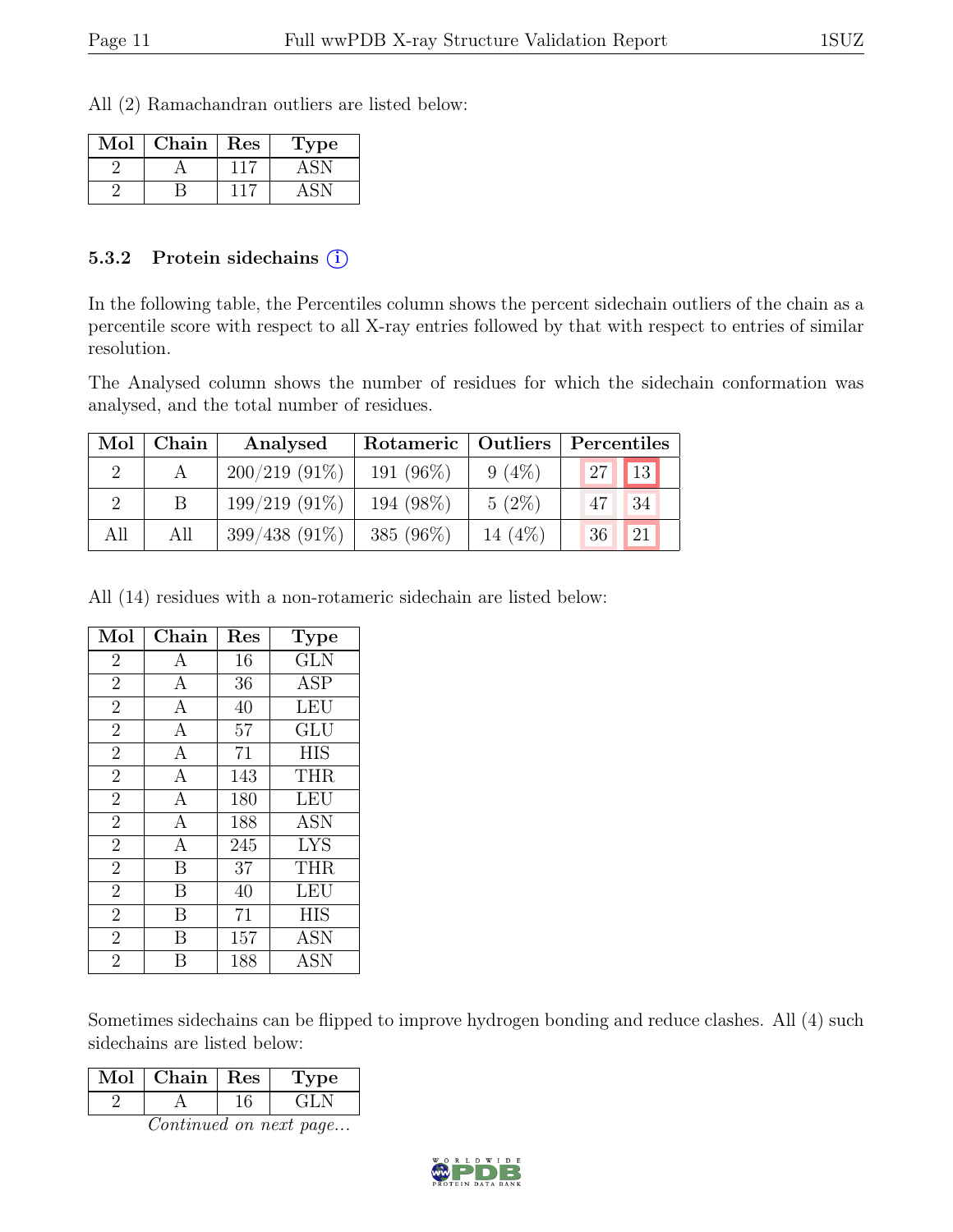Continued from previous page...

| Mol | Chain | Res | l'ype |
|-----|-------|-----|-------|
|     |       | 69  | GLN   |
|     |       | 97  | ASN   |
|     |       | 238 |       |

#### 5.3.3 RNA (i)

There are no RNA molecules in this entry.

#### 5.4 Non-standard residues in protein, DNA, RNA chains (i)

There are no non-standard protein/DNA/RNA residues in this entry.

## 5.5 Carbohydrates  $(i)$

There are no monosaccharides in this entry.

## 5.6 Ligand geometry  $(i)$

Of 4 ligands modelled in this entry, 4 are monoatomic - leaving 0 for Mogul analysis.

There are no bond length outliers.

There are no bond angle outliers.

There are no chirality outliers.

There are no torsion outliers.

There are no ring outliers.

No monomer is involved in short contacts.

### 5.7 Other polymers  $(i)$

There are no such residues in this entry.

## 5.8 Polymer linkage issues  $(i)$

There are no chain breaks in this entry.